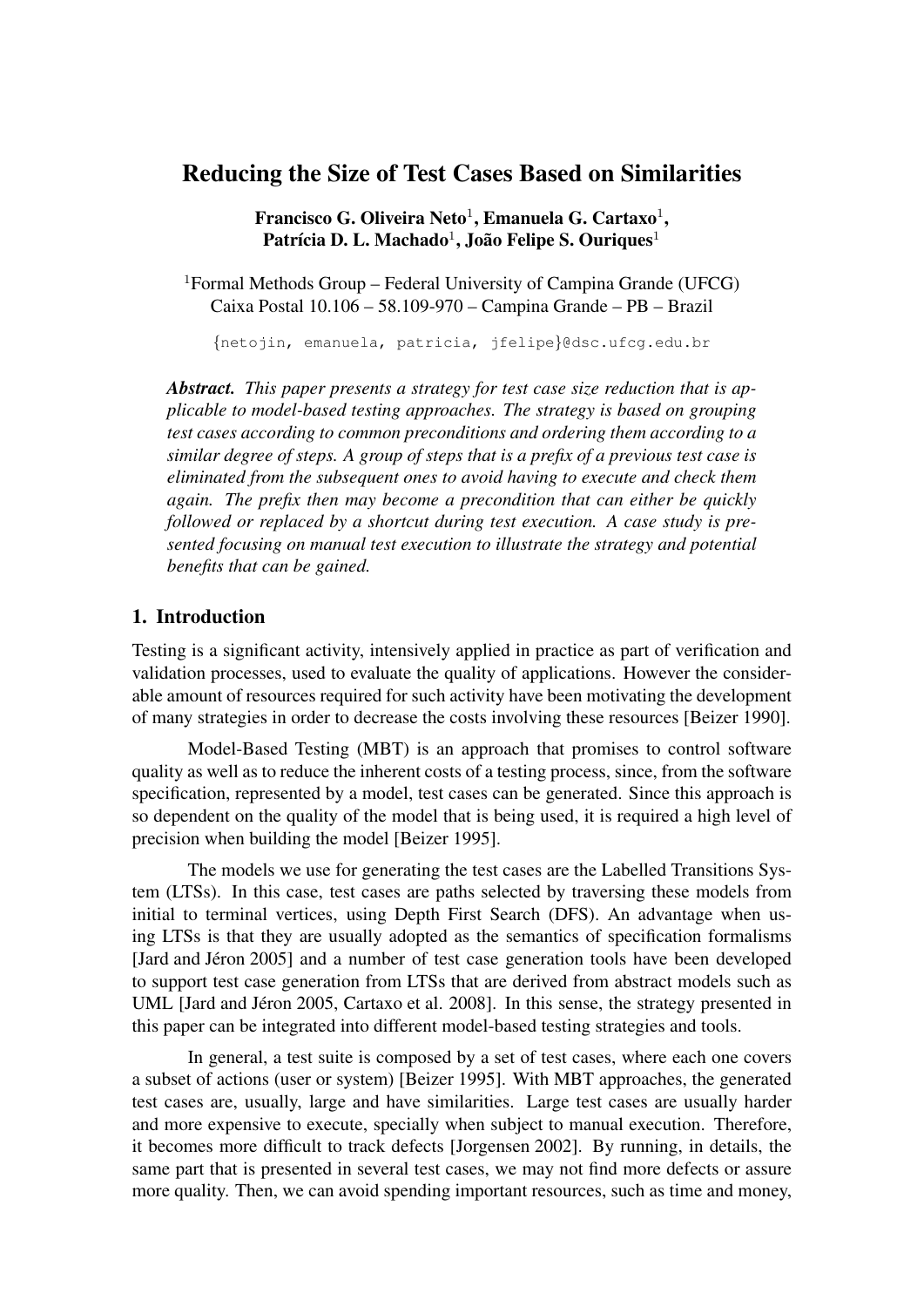by reducing the size of the test cases. In order to properly achieve this objective, we have to observe the parts of test cases that were already executed (the intersection between the subsets of actions they represent).

Since most of the information regarding the behavior of the application is available in the model, we are able to identify the places that are generating the redundant information in the test cases. Our strategy tries to reduce the effort of executing a test suite where the same steps of some test cases were previously executed in other test cases, and will not be executed again.

There are works using test case size reduction, however they are focused on white-box approach, as presented by Pringsulaka and Daengdejin [Pringsulaka and Daengdej 2006]. Our strategy is focused on test case size reduction for functional testing. To the best of our knowledge there is no strategy for test case reduction in functional testing.

This paper is structured as follows. In Section 2, we present a background that comprises some significant elements for a better understanding of this work. In Section 3, the algorithm for the proposed strategy is introduced. In Section 4, we present a case study using the proposed strategy. Both conclusions and future works are drawn in Section 5.

# 2. Background

In this section, we briefly present some concepts required to better understand our strategy.

# 2.1. Model-Based Testing (MBT)

MBT is an approach for test case generation that consists in the automatic generation of tests using models extracted from system specification. Due to the high level dependence of the use of this approach and the model, it is recommended that the software requirements are precisely defined, in order to properly characterize the system behavior [Beizer 1990]. Then, we are considering that the models are sufficiently complete for testing activity. MBT can be described by the activities of building the model, generating the expected inputs and outputs, running the tests and then compare the obtained outputs with the expected ones [El-Far and Whittaker 2001].

# 2.2. Labelled Transition Systems

For representing the behavior of our application with a formal model, we are using Labelled Transition Systems (LTSs). These models are largely used as the semantic formalism of several specification notations [Jard and Jéron 2005] and so they can be easily obtained from functional specifications by using translation tools, such as UM-LAUT [Ho et al. 1999]. Several tools uses LTSs as the model for obtaining test cases. Among these tools are: SPACES [Barbosa et al. 2007], TGV [Jard and Jéron 2005], LTS-BT [Cartaxo et al. 2008] and TaRGeT [Nogueira et al. 2007a].

LTS is a directed graph in which vertices are named states and edges are named transitions.

Formally, an LTS can be defined as a 4-tuple  $S = (Q, A, T, q_0)$ , where Q is a finite, nonempty set of states; A is a finite, nonempty set of labels; T is a subset of  $Q \times A$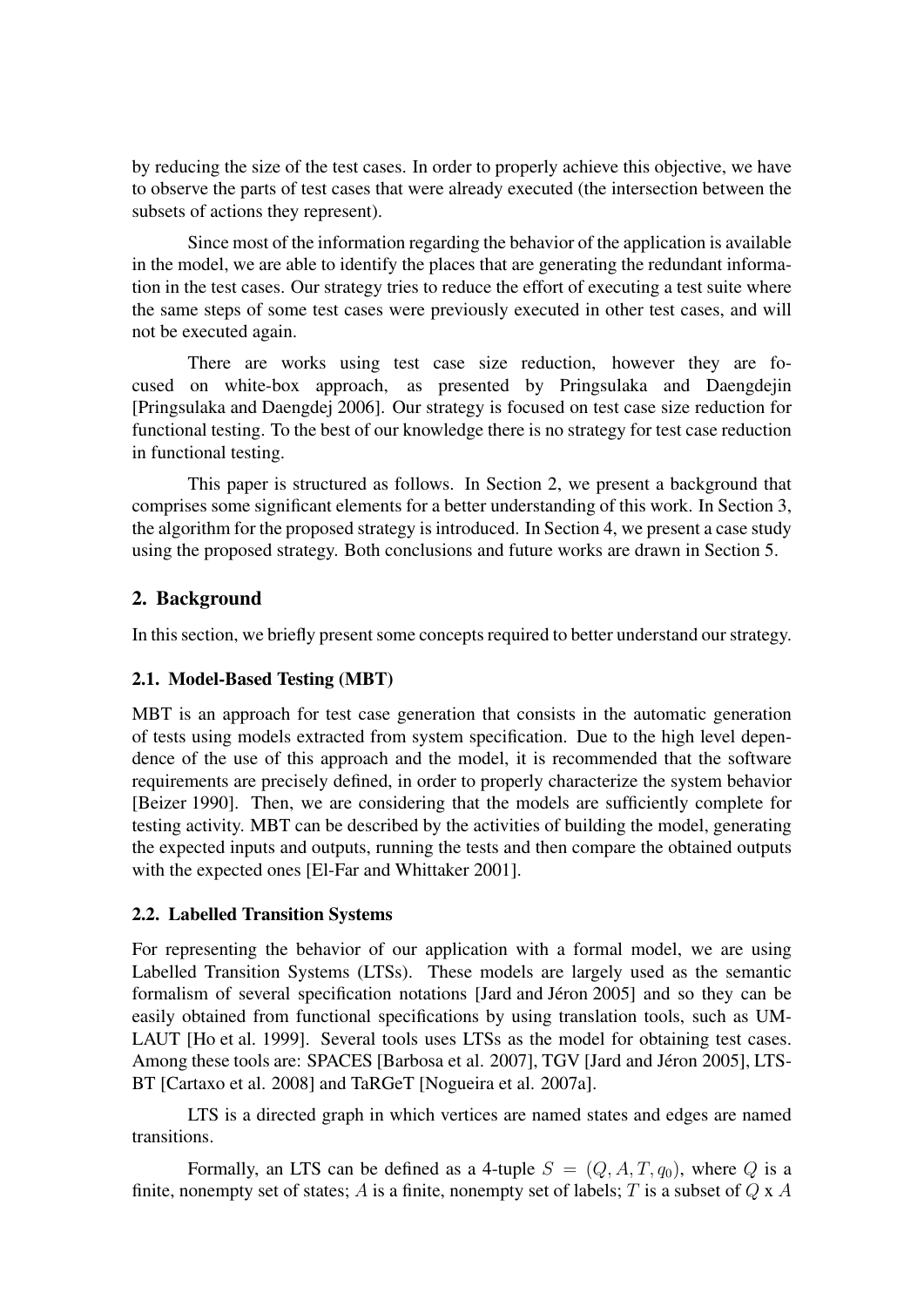x Q, named the transition relation; and,  $q_0$ , where  $q_0$  is a element of Q, is the initial state [de Vries and Tretmans 1998].

An Annotated LTS (ALTS) is a special LTS. Both actions and annotations can be found in their transitions. These annotations are used for specific reasons. For generating functional tests, for example, these annotations may be used to delimit specific elements of a testing activity, such as steps, conditions and expected results.

#### 3. Test Case Size Reduction Algorithm

In this Section, we introduce our test case size reduction approach. By using this strategy, we will reduce the size of the test cases by considering the degree of similarity between them. We named similarities between test cases, all identical actions (user or system) between them, beginning from the initial system state. For each identical action, we add one to the similarity degree. So, if we have a test case which similarity degree is zero, then we know this test case is independent of the others and can be executed independently. For instance, it can be moved to the beginning of the test suite according to an order of execution.

In order to apply the approach, an LTS behavioral model of the application must be specified/obtained by the tester. From this model the test cases are generated. After being generated, the test cases are grouped according to their similarity on preconditions<sup>1</sup>. This is done to provide a proper order among the test cases by considering that test cases with the same order of preconditions have the similar execution flow, and therefore, these flows may not need to be executed for all the test cases.

| Table 1. Test Suite |                 |                 |                 |                 |                 |                 |
|---------------------|-----------------|-----------------|-----------------|-----------------|-----------------|-----------------|
| <b>Test Cases</b>   | TC <sub>1</sub> | TC <sub>2</sub> | TC <sub>3</sub> | TC <sub>4</sub> | TC <sub>5</sub> | TC <sub>6</sub> |
| Preconditions       |                 |                 | <b>XVW</b>      | VX              |                 | XVZ             |
| Size                |                 |                 |                 |                 |                 |                 |

**Table 1. Test Suite**

As an example, consider that we generated a test suite (in Table 1) with 6 test cases: {TC1, TC2, TC3, TC4, TC5, TC6} and each of these test cases have the following preconditions: {x, y, xyw, yx, z, xyz}, where each "x", "y", "z" and "w" is a precondition for the test cases. After grouping the test cases by similar preconditions, and ordering each group by the size of the test cases, we have the following groups:  $\{\{yx, y\}, \{x, xyw,$  $xyz$ ,  $\{z\}$ . This way we assure that all the test cases with the first precondition being "y" will be executed one after the other, and then execute all the test cases with the first precondition being "x", and so on. When arranging the test cases in these groups we can save time setting up the conditions for executing the test cases. For example, consider, in a mobile phone application, that "y" is the precondition "Phonebook memory is full", and by grouping the test cases with this precondition we save time during the execution, since it is not required to spend time setting up the conditions for the next test cases in the suite. Now our suite is {TC4, TC2, TC1, TC3, TC6, TC5}. With an ordered test suite, we may now proceed to the assembling of the matrix.

<sup>&</sup>lt;sup>1</sup>A precondition denotes a particular condition or state that must be reached prior to test case execution. This may also be defined as a set of actions from a given state for reaching a given state or condition.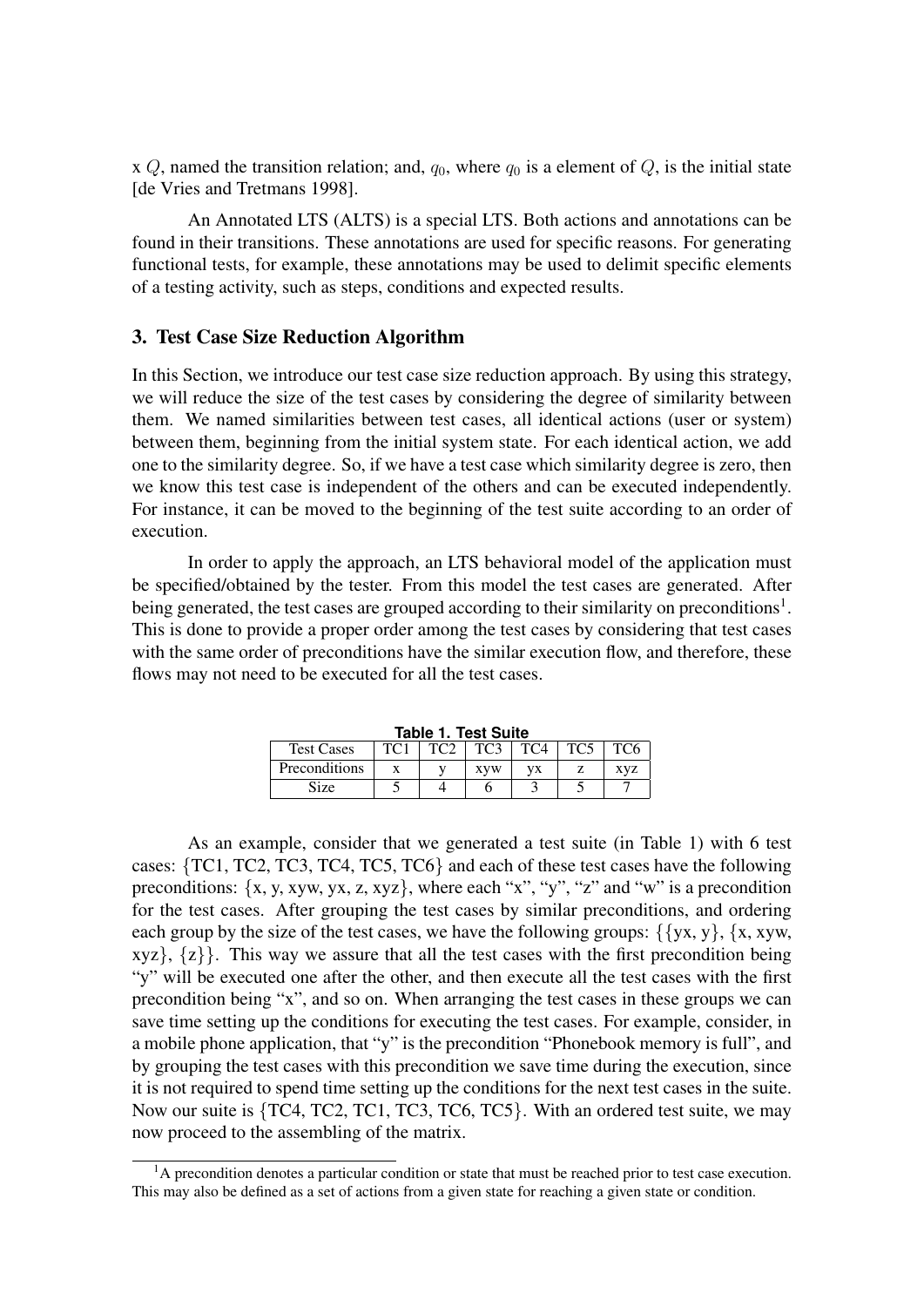

**Figure 1. (i) The LTS model. Generated Test cases ((ii), (iii), (iv) and (v))**

| Table 2. Size of Test Cases gener- |  |  |
|------------------------------------|--|--|
| ated from LTS model (1 (i))        |  |  |

| Test Case | Size |
|-----------|------|
| (i)       |      |
| (iii)     | 3    |
| (iv)      | 4    |
|           |      |

|               | Table 3. Similarity Matrix for LTS |  |  |
|---------------|------------------------------------|--|--|
| model (1) (i) |                                    |  |  |

| .                                                                                                          |      |       |      |     |
|------------------------------------------------------------------------------------------------------------|------|-------|------|-----|
|                                                                                                            | (ii) | (iii) | (iv) | (v) |
|                                                                                                            |      |       |      |     |
|                                                                                                            |      |       |      |     |
| $\begin{array}{c} \overline{\textbf{(ii)}} \\ \textbf{(iii)} \\ \textbf{(iv)} \\ \textbf{(v)} \end{array}$ |      |       |      |     |
|                                                                                                            |      |       |      |     |

To reduce the size of test cases, we calculate the similarity degree between each pair of test cases, and we built a similarity matrix. This is a symmetric matrix and it is defined as following:

- $n \times n$  (square matrix), where n is the number of paths and each n represents one path, that is called test case;
- $a_{ij} = SimilarityDegree(i, j)$ . Where i and j are, respectively, the i<sup>th</sup> and j<sup>th</sup> test cases (or paths) in the test suite. We consider the similarity degree between 2 test cases as the number of identical steps, in sequence (beginning at the initial state of the LTS) between them.

Remembering that the similarity matrix is symmetric then  $a_{ij} = a_{ji}$ , we are not considering the cases where  $i = j$ , because it is not worth to calculate similarity of a test case in relation to itself.

In order to illustrate this approach, we will provide an example. In Figures 1 (i) and Figures 1 (ii), (iii), (iv) and (v) are presented, respectively, a generic LTS Behaviour Model and the test cases obtained from that LTS Model. Suppose that the labelled transitions of this LTS Model (Figure 1) are a set composed by Step, Conditions and Expected Result [Nogueira et al. 2007b].

By observing the Figure 1, you can conclude that the step from "a" is executed 4 times, in other words, it is in all test cases. And for executing this step manually, we have to observe the system response, comparing it to expected result from "a".

Since the user action from "a" was already executed once with success, for the next test cases that have "a" in its sequence, the user action from "a" becomes a precondition to execute those test cases. With this, we will not need to compare results for all test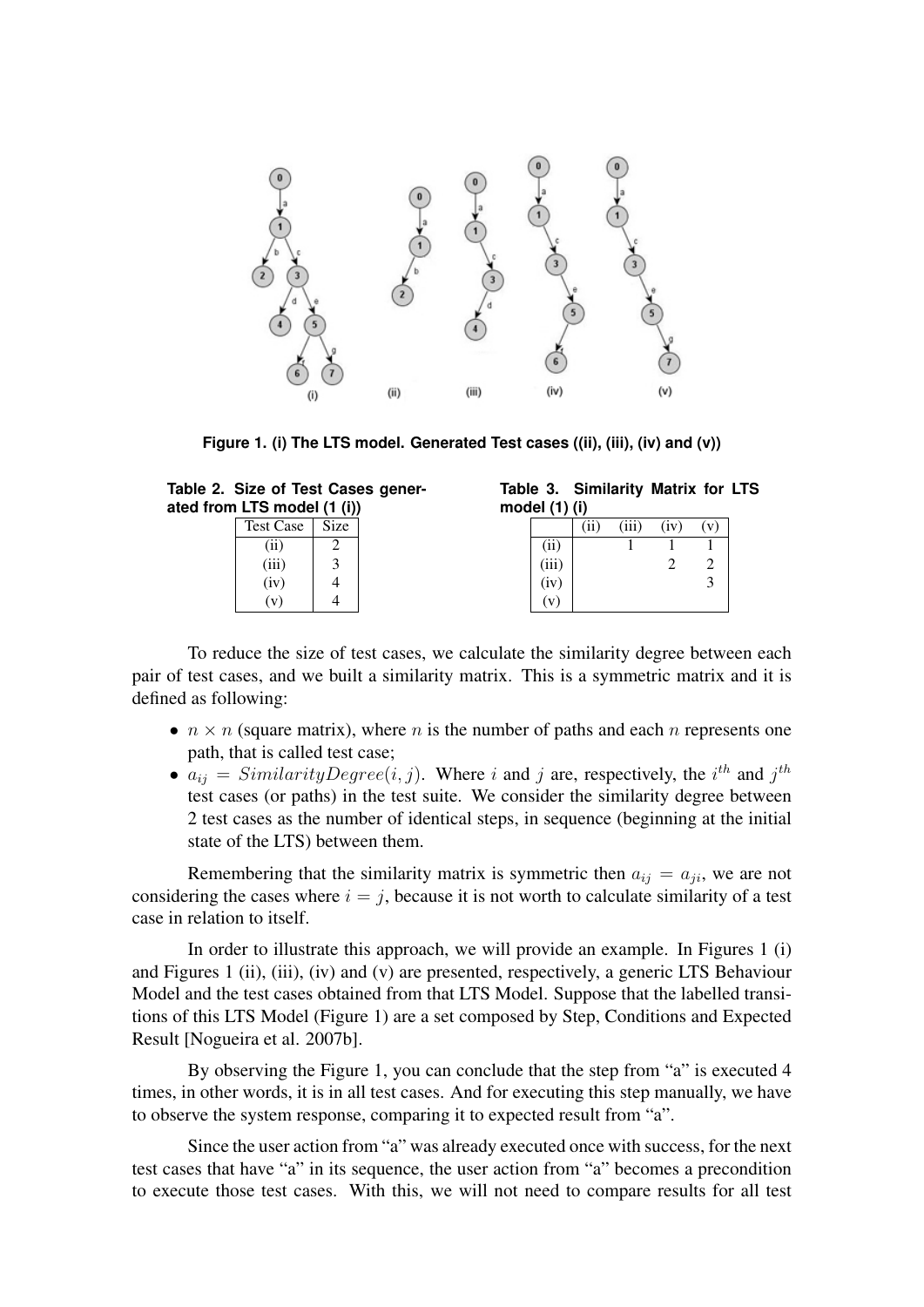```
1 ReduceTestCases(selectedTestCases)
     // Retrieve several groups of test cases, where each test case
     // from the same group contains similar preconditions.
\overline{2}groupedTestCases \leftarrow groupByPrecondition(s electedTestCases);
     // Each group is ordered considering the number
          of steps from each test case.
     \primeorderedList \leftarrow orderGroup(groupedTestCases))3
    similarityMatrix \leftarrow \text{buildMatrix}(orderedList);\DeltaaddInList(finalTestCases,orderedList[0]); //"smallest" test case.
5
6
     FOR i \leftarrow 1... numOfColumns DO //iterate over the columns.
            //Retrieve the row containing the highest Similarity
\overline{1}higher order \textit{Cyc} \leftarrow \textit{getHigherSimilarityRow} (\textit{similarityMatrix}, \texttt{i}) \textit{?}8
            largerTC \leftarrow orderedList[i];\overline{9}\textit{smallerrC} \ \textcolor{red}{\bigarrow} \ \textit{orderedList} \ \ \texttt{[higherIndex]} \, \textit{;}10IF highestSimilarity = 0 THEN
11addInList(finalTestCases, largerTC);
            ELSE
12commonSteps ← getCommonSteps(largerTC, smallerTC);
1314\textit{modifiedTC} \leftarrow \textit{modifyTestCase} \left(\textit{largerTC, commonSteps}\right);15
                    addInList(finalTestCases, modifiedTC);
16 RETURN finalTestCases;
```
**Figure 2. Test Case Reduction Algorithm.**

cases in the test suite, only for the first. The final result is a test suite composed by test cases that are smaller and therefore likely to require less time to execute. The algorithm is presented in Figure 2.

In the algorithm, lines 2, 3 and 4 respectively group the test cases, order them and build the matrix. The similarity matrix of our example is presented in Table 3. Observe the size of test cases in Table 2. Since  $|ii| < |iii| < |iv| = |v|$ , the indexes in matrix (Table 3) appear in this order: (ii), (iii), (iv), (v).

In line 5 (Figure 2), the first test case from the ordered set is added to the final Test Suite, since this is the smallest test case, it will not be modified. In this example,



**Figure 3. New Test cases**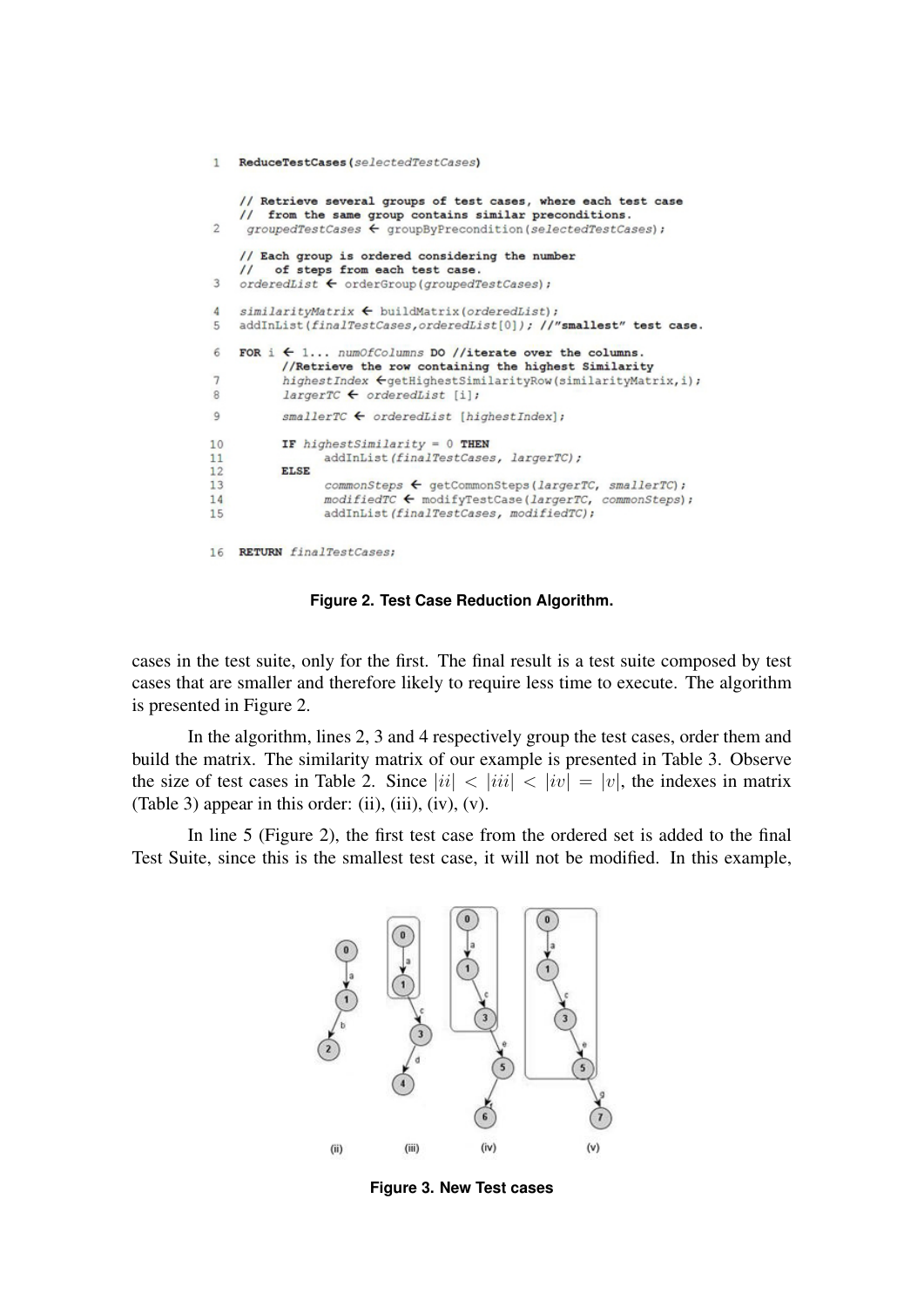this is the test case *(ii)*. For each column, the highest similarity and the correspondent test case are obtained (lines 6-9). For column *(iii)*, the highest similarity is 1 and the correspondent index is *(ii)*. Following the algorithm (lines 10-16), the value of similarity is verified. If it is zero (lines 10-11), the test case is added to the beginning of the test suite. Otherwise, the common labelled transitions from the larger test case (lines 12-15) become precondition. The new test cases are showed in Figure 3. The rectangles in this figure means that this part is a precondition.

The test suite should be executed in this order *(ii)*, *(iii)*, *(iv)* and *(v)*. Note that the test case *(ii)* is executed and test case *(iii)* has the same label "a", but in test case *(iii)*, "a" is a precondition. Since "a" was already executed, the second time is easier (consequently demanding less time) than the first and so on.

# 4. Case Study

This section presents a simple example to illustrate the proposed approach. In this example, we illustrate how use cases are specified by using the template defined by the Target tool [Nogueira et al. 2007b]. From this template, we can obtain an LTS behavioral model. Then, we execute all test suite as it is done (in general) and by applying our approach. The results are presented and compared.

# 4.1. Applying the Strategy

The use case describes the creation of a new contact in the phonebook. In Figure 4, the main flow of this use case is showed. This flow represent an user that add a contact with success.

| Step Id | <b>User Action</b>                                                                                                                     | System State                                                                          | System Response                                                  |
|---------|----------------------------------------------------------------------------------------------------------------------------------------|---------------------------------------------------------------------------------------|------------------------------------------------------------------|
| 1M      | Press Menu Center<br>Key                                                                                                               | The phone is in<br>idle. My Phonebook<br>application is<br>installed in the<br>phone. | List of features is<br>showed, Phonebook<br>icon is highlighted. |
| 2M      | Start Phonebook<br>application.                                                                                                        |                                                                                       | The contact list is<br>displayed.                                |
| 3M      | Select the New Entry<br>option.                                                                                                        | There is enough<br>memory to add a new<br>contact.                                    | The New Contact form<br>is displayed.                            |
| 4M      | Choose the memory<br>(phone). Type the<br>name "Mary" . Choose<br>number type<br>"General" and type<br>the phone number<br>"33333333". |                                                                                       | The new contact form<br>is filled.                               |
| 5M      | Click on Save.                                                                                                                         |                                                                                       | The message "Write<br>Ok" is displayed.                          |

**Figure 4. Use Case - Main Flow**

The alternative flows are presented in Figure 5. The first alternative flow represents the scenario where the cellular phone is showing a list of icons (with applications) and the user comes back to idle. The second one represents the scenario where the user is seeing the list of contacts and decide to go back to the last screen (icons of features). The third represents when the cellular phone is showing the new contact form and the user decide to go back to last screen. Finally, the last represents the scenario when the user tries to add a new contact, but the phone does not have available memory.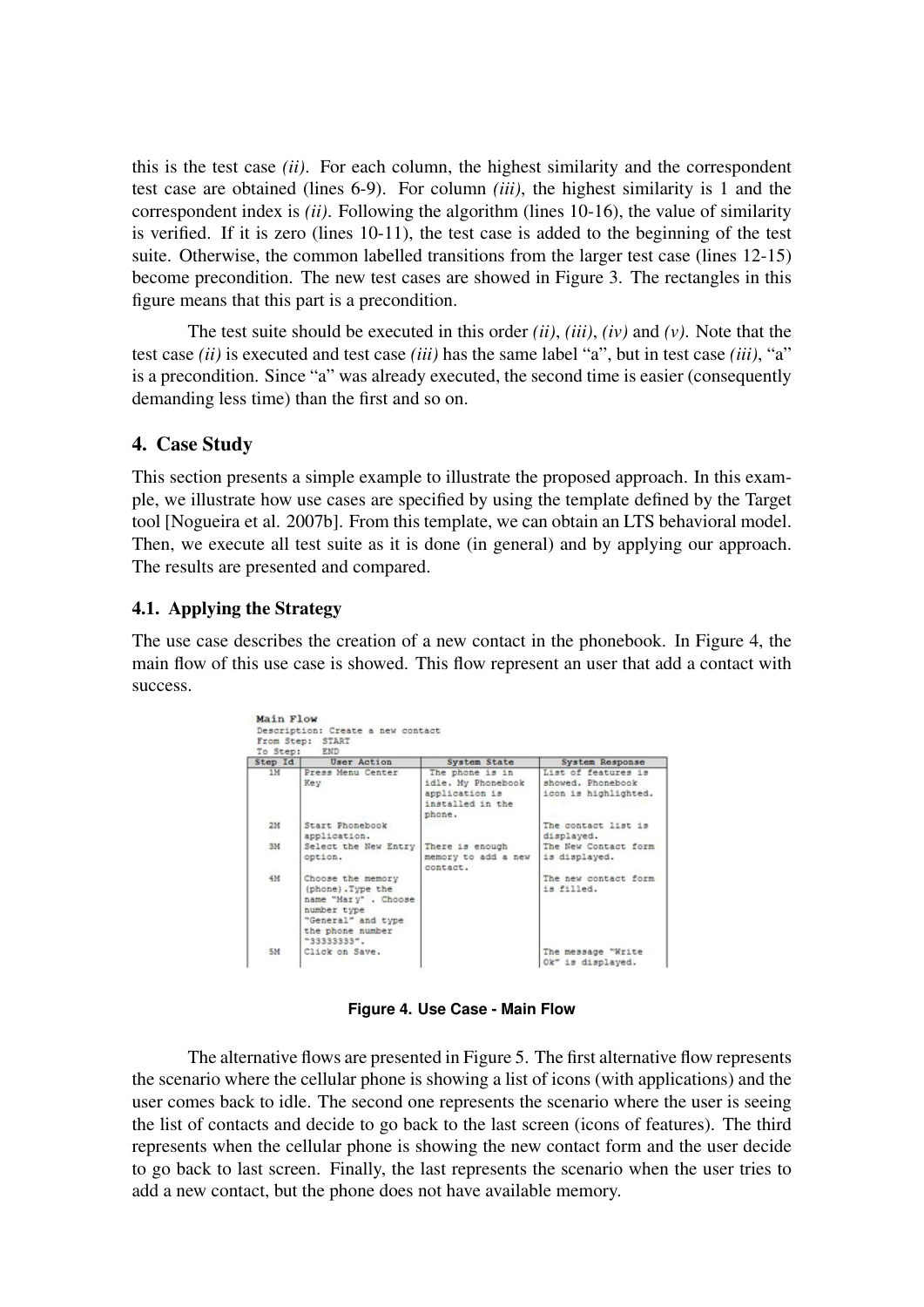Alternative Flows

|                                            | To Step: END                          |                                                                |                                                                                     |
|--------------------------------------------|---------------------------------------|----------------------------------------------------------------|-------------------------------------------------------------------------------------|
|                                            | Step Id   User Action                 | System State                                                   | System Response                                                                     |
| 1B                                         | Press Exit.                           |                                                                | The phone goes back to<br>idle.                                                     |
| From Step: 2M                              | To Step: END                          | Description: Go back to list of features screen                |                                                                                     |
| Step Id                                    | User Action                           | System State                                                   | System Response                                                                     |
| 1 <sup>c</sup>                             | Press Back.                           |                                                                | The phone goes back to<br>screen where the icons<br>of features are<br>displayed.   |
|                                            | To Step: END<br>Step Id   User Action | System State                                                   | System Response                                                                     |
|                                            |                                       |                                                                |                                                                                     |
| 1D                                         | Press Back.                           |                                                                | The list of contacts is<br>displayed.                                               |
|                                            | available memory<br>4M                | Description: A new contact is not created because there is not |                                                                                     |
|                                            | <b>User Action</b>                    | System State                                                   | System Response                                                                     |
| From Step: 2M<br>To Step:<br>Step Id<br>1E | Select the New                        | There is not enough                                            | A transient message                                                                 |
|                                            | Entry option.                         | memory to insert a<br>new contact.                             | "Memory Full" is<br>displayed. "Save To<br>another memory" message<br>is displayed. |

**Figure 5. Use Case - Alternative Flows**

From the use case presented in Figures 4 and 5, we obtained the LTS model (see Figure 6). From the LTS model, we obtained 6 test cases. They are: {1M, 2M, 3M, 4M, 5M}; {1M, 2M, 3M, 1D}; {1M, 2M, 1E, 2E, 4M, 5M}; {1M, 2M, 1E, 2E, 1D}; {1M, 2M, 1C}; {1M, 1B}.



**Figure 6. LTS Model**

By the algorithm presented in Section 3, we should group the test cases in groups with the same condition. In this case, we have 3 groups: Group 1 - TC1 and TC2; Group 2 - TC4 and TC5; and, Group 3 - TC3 and TC6.

For each group, we order the test cases by size. In this case, we have: Group 1 -  $TC2 < TC1$ ; Group 2 -  $TC5 < TC4$ ; and, Group 3 -  $TC6 < TC3$ .

Now, we should order the groups. For this we observe the size of first test case for each group. In this case  $TC6 < TC2 < TC5$ . Then, the order of groups is Group3, Group 1 and Group 2.

Now, we build the matrix. See Table 4.

Our next step to check the matrix columns in order to obtain the highest similarity for each test case, and then reduce the size of the largest test case. Beginning with the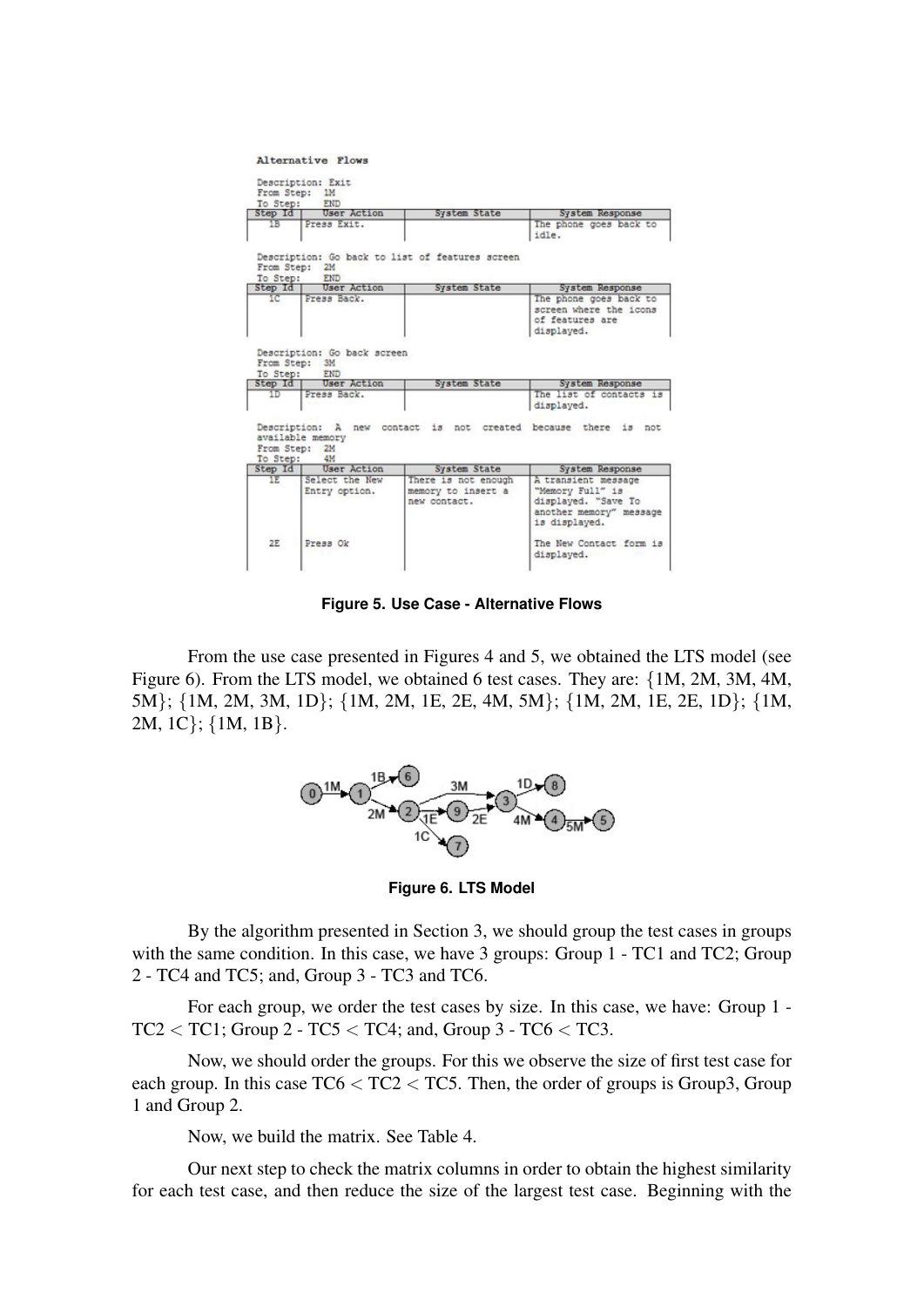**Table 4. Similarity matrix**

|                 | TC6 | TC <sub>3</sub> | TC <sub>2</sub> | TC1 | TC5 | TC <sub>4</sub> |
|-----------------|-----|-----------------|-----------------|-----|-----|-----------------|
| TC <sub>6</sub> |     |                 |                 |     |     |                 |
| TC <sub>3</sub> |     |                 |                 |     |     |                 |
| TC <sub>2</sub> |     |                 |                 |     |     |                 |
| TC1             |     |                 |                 |     |     |                 |
| TC <sub>5</sub> |     |                 |                 |     |     |                 |
| TC <sub>4</sub> |     |                 |                 |     |     |                 |

second column  $(i = 1)$  TC3, we verify that the only similarity available is with TC6. With similarity 1 the common action between TC3 and TC6 ("Press Menu Center Key") is established as a condition. The next test case to be verified is TC2. For TC2 we verify that the highest similarity is with TC3. Again, the common actions between the pair of the test case (in our case they are "Press Menu Center" and "Start Phonebook application") becomes precondition for TC2, since, following the order of the test suite, they were executed during TC3. This process is repeated until the last column of the matrix is reached. In our case until TC4, where the highest similarity is with TC5 ( the common actions are: "Press Menu Center Key", "Start Phonebook application.", "Select the New Entry option." and "Press Ok."). In Figure 7, we can see TC1 before (a) and after (b) the reduction.

Condition: The phone is in idle. My Phonebook application is installed in the phone. There is enough memory to add a new contact.

| <b>User Action</b>                                                                                                            | System Response                                               |
|-------------------------------------------------------------------------------------------------------------------------------|---------------------------------------------------------------|
| Press Menu Center Key                                                                                                         | List of features is showed.<br>Phonebook icon is highlighted. |
| Start Phonebook application.                                                                                                  | The contact list is displayed.                                |
| Select the New Entry option.                                                                                                  | The New Contact form is<br>displayed.                         |
| Choose the memory (phone). Type the<br>name "Mary ". Choose number type<br>"General" and type the phone number<br>"33333333". | The new contact form is filled.                               |
| Click on Save.                                                                                                                | The message "Write Ok" is<br>displayed.                       |

 $(a)$ 

| Condition: The phone is in idle. My Phonebook application is installed in<br>the phone. There is enough memory to add a new contact.<br>Press Menu Center Key (List of features is showed. Phonebook icon is |                                 |     |
|--------------------------------------------------------------------------------------------------------------------------------------------------------------------------------------------------------------|---------------------------------|-----|
| highlighted.)                                                                                                                                                                                                |                                 |     |
| Start Phonebook application. (The contact list is displayed.)                                                                                                                                                |                                 |     |
| Select the New Entry option. (The New Contact form is displayed.)                                                                                                                                            |                                 |     |
| User Action                                                                                                                                                                                                  | System Response                 |     |
|                                                                                                                                                                                                              |                                 |     |
| Choose the memory (phone). Type the                                                                                                                                                                          | The new contact form is filled. |     |
| name "Mary". Choose number type                                                                                                                                                                              |                                 | (b) |
| "General" and type the phone number                                                                                                                                                                          |                                 |     |
| "33333333".                                                                                                                                                                                                  |                                 |     |

**Figure 7. (a) Original Test case (b) Reduced Test Case**

### 4.2. Evaluating the Strategy

In order to evaluate our strategy, each test suite generated for testing the Phonebook application was executed. The first test executed was with the original test suite, and in the second execution we used the reduction strategy in order to verify the time spent for both execution. The results can be seen in Table 5.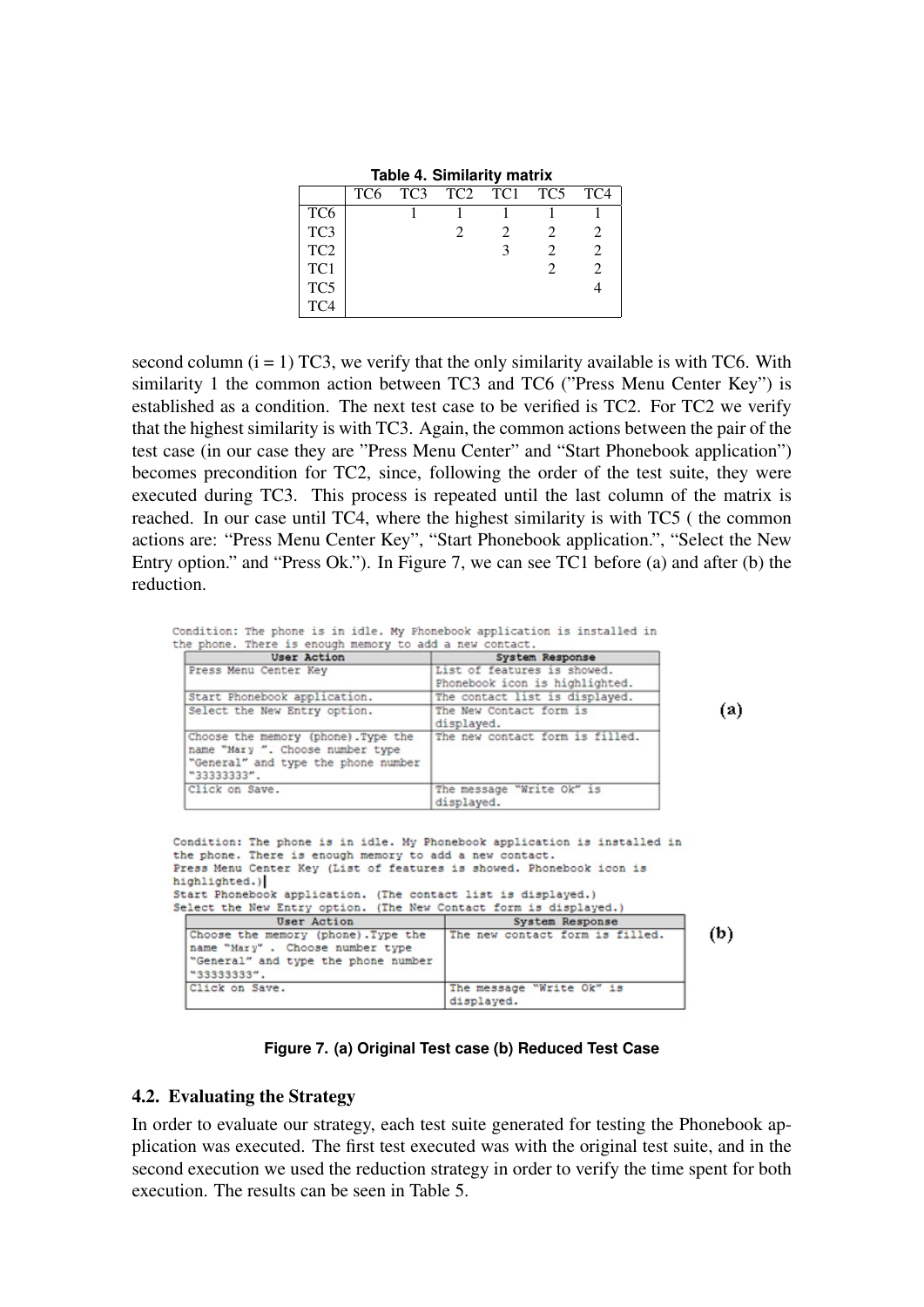|                  | Time                  |                      |
|------------------|-----------------------|----------------------|
| <b>Test Case</b> | <b>Original Suite</b> | <b>Reduced Suite</b> |
| TC1              | 01:45,3               | 00:30,8              |
| TC <sub>2</sub>  | 00:36,2               | 00:24,2              |
| TC <sub>3</sub>  | 00:31,1               | 00:18,3              |
| TC4              | 02:39,5               | 00:32,5              |
| TC5              | 00:49,9               | 01:52,9              |
| TC <sub>6</sub>  | 00:24,6               | 00:45,0              |
| <b>Total</b>     | 06:46,6               | 04:23,6              |

**Table 5. Time for executing the Test Suites**



**Figure 8. Graphic with the time required for each Test Case**

Observing Table 5 and Figure 8, we verify that the test suite with the reduced test cases demanded less time than the original test suite. For this application, using our strategy, we were able to save about 36% of time, when compared with the time required to execute the original suite. In some situations the time required to execute the test cases in the original suite was less than the time required by the reduced suite (for example, TC5 in Table 5). Remembering, TC5 is the first test case of a group of test cases ({TC5, TC4}), and for the reduced suite, TC5 demanded more time since its preconditions were not similar to the previous test cases.

### 5. Conclusion

In this paper, a strategy for reducing the size of test cases in a suite was presented. The reduction of these test cases may be useful for optimizing resources available for test cases execution. This is done by avoiding repeated execution of same actions present in several test cases, and grouping those in accordance to their similar preconditions. This strategy is better applied to scenarios where there is little resources, particularly time, available to execute the test cases. Also, when testers are experienced in the domain and are able to use shortcuts as alternative for complex preconditions. For the case study we were able to save about 36% of time when executing the test cases. Therefore, we can imagine that with bigger test suites, the amount of time that we may save in execution is bigger. The presented technique is automated by a tool.

For future works, we plan to develop more elaborate experimental studies and evaluate if this technique can be combined with other techniques of test case generation and selection, like statistical testing, and coverage criteria, for example requirements.